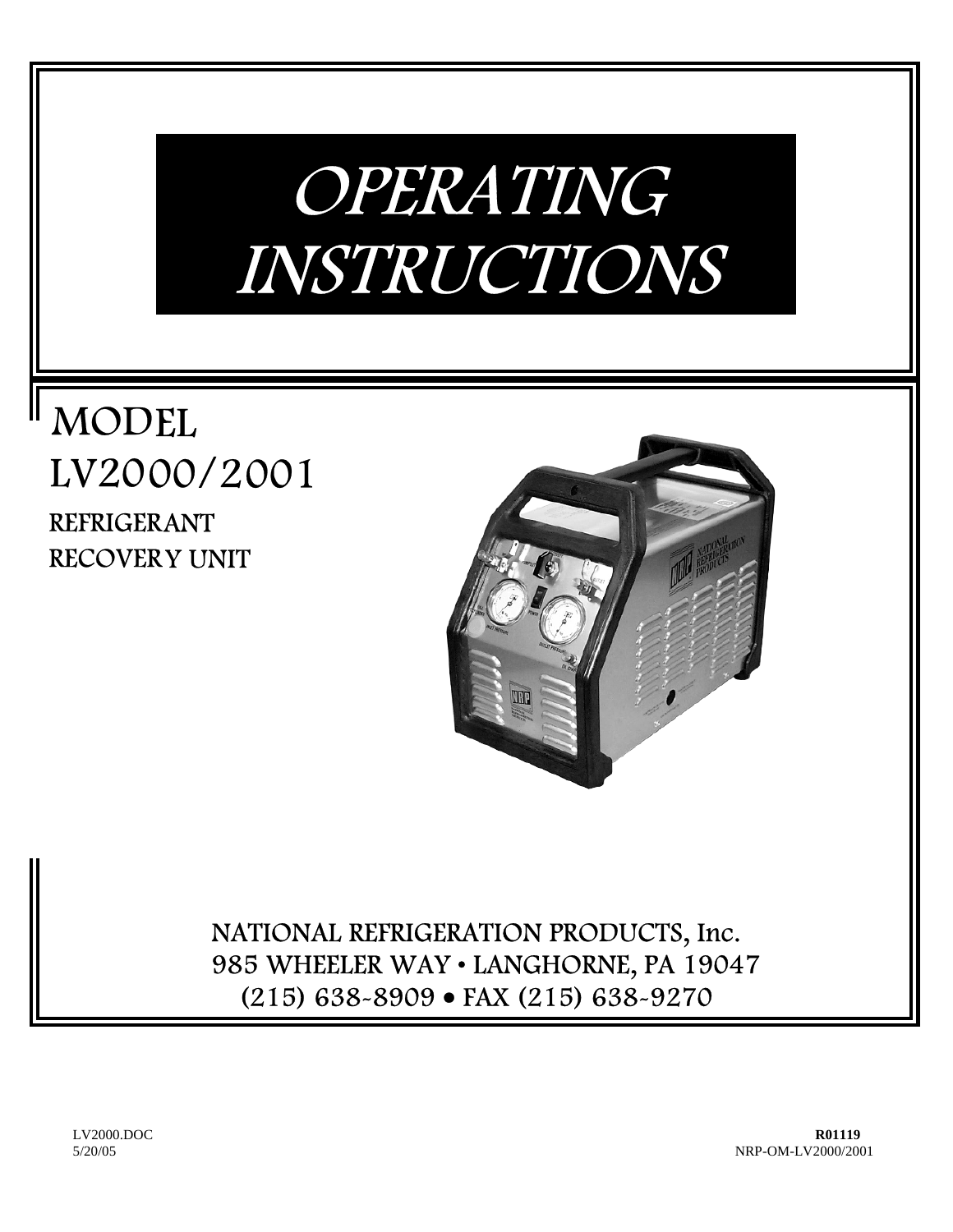## MODEL LV2000/2001

The LV2000/2001 Unit can recover liquid refrigerant when using a recovery cylinder with a 2 port valve or a cylinder with 2 valves. One liquid and one vapor.

- For safety reasons the LV2001 is equipped with an automatic recovery cylinder shut off. This shut off maintains a maximum 80% fill of the recovery cylinder by volume.
- ALWAYS USE CYLINDERS APPROVED FOR RECOVERY (NRP model NC50 or equivalent).
- DO NOT MIX DIFFERENT REFRIGERANTS IN A CYLINDER. Mixtures cannot be separated.
- ALWAYS WEAR RUBBER GLOVES AND GOGGLES WHEN TRANSFERRING REFRIGERANT.
- ALWAYS USE AN 052 FILTER DRIER AT INLET OF LV2000/2001 TO PROTECT LV2000/2001 COMPRESSOR, PRESSURE REGULATOR AND SOLENOID VALVES.

#### NOTE:

- 1. All valves on the LV2000/2001 must be in the closed position except when the machine is in use. The LV2000/2001 should be treated as any refrigeration system and must not be open to air since moisture will damage the compressor.
- 2. Connect the LV2000/2001 to a properly grounded 115 volt 1 phase 60 HZ outlet. Do not use an extension cord longer than 25 ft. Voltage drop will damage the compressor.
- 3. Refrigeration hoses should not exceed eight feet in length. For optimum recovery rates use 1/4" ID hoses no longer than five feet.
- 4. USE AN 052 DRIER ON THE INLET LINE OF LV2000/2001 UNIT TO PROTECT THE COMPRESSOR AND TO PREVENT PARTICLES FROM INTERFERING WITH PROPER OPERATION OF THE PRESSURE REGULATOR. Drier must be changed after recovery from a burnout system. Drier must be changed before transferring another refrigerant to avoid mixing refrigerant. Drier must be changed after recovering 50 pounds of refrigerant.
- 5. LV2000/2001 unit is suitable for R12, R22, R502, R134a, R410A and most new refrigerants. The LV2000/2001 must be charged with refrigerant compatible lubricant.
- 6. Always remove Schrader cores from access fitting on disabled unit. This type of restriction reduces recovery rate drastically. (Use a Schrader core removing tool which allows hose connection without venting.)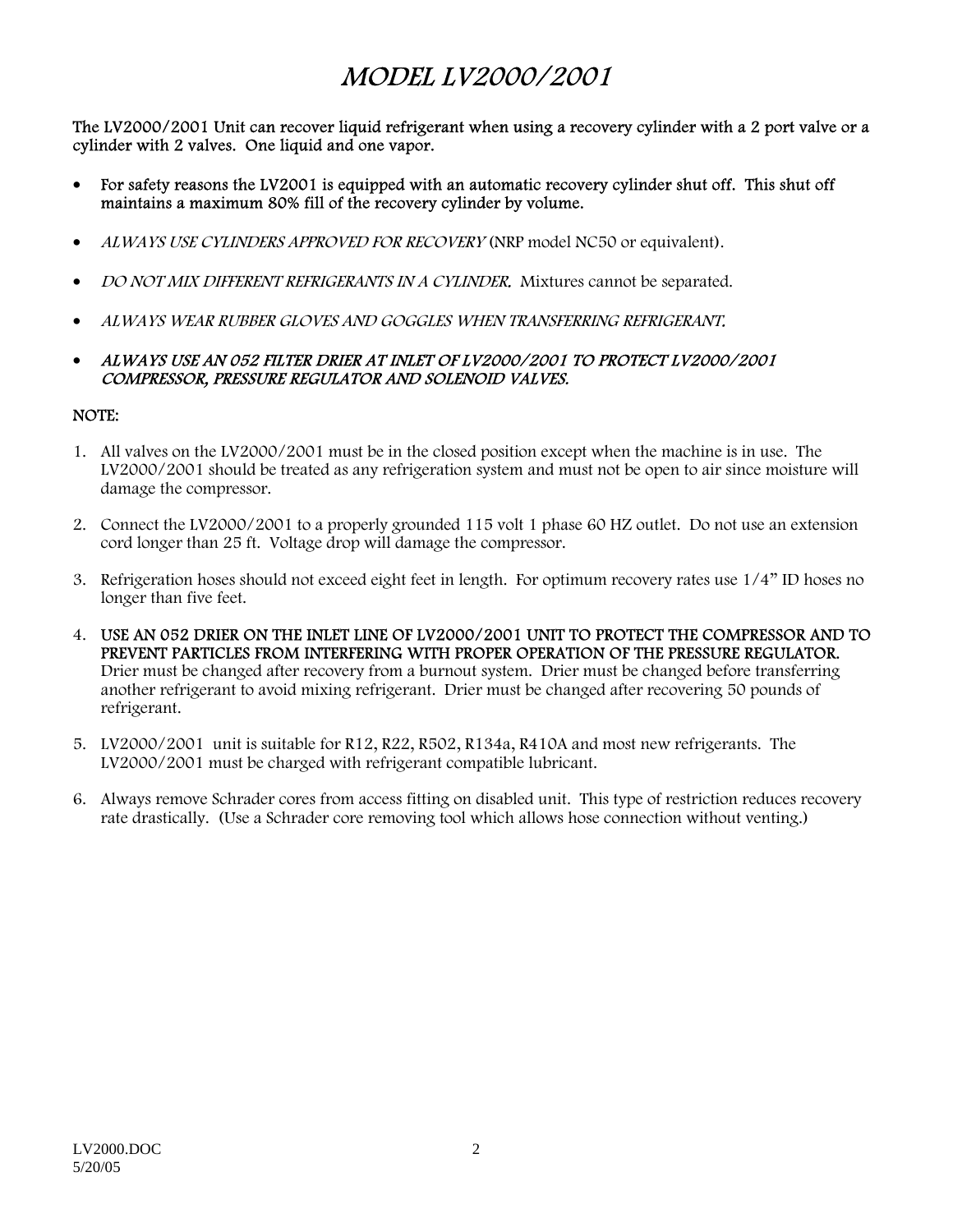#### COMPRESSOR OIL DRAIN

Refrigerant left in the LV2000/2001 must be recovered by following the Pump Out procedure. (See Self Pump-Out, Pg. 6)

#### CAUTION: OIL IN COMPRESSOR MAY BE UNDER PRESSURE AND HOT. PROCEED WITH CAUTION.

The compressor oil drain is located on the bottom of the LV2000/2001 unit. Before draining oil, open all the valves on the unit to relieve pressure. Remove the oil charge port cap and Schrader. Then remove fitting cap and Schrader on compressor sight glass. Tilt unit on 45 degree angle; oil will drain quickly into container by gravity. (No hose needed.) Drain oil into a container for proper disposal. Oil in compressor can be under pressure and hot if unit has been running. Serious burns to operator could occur. Be careful! Drain compressor oil after recovery from a burned out system.

#### COMPRESSOR OIL SIGHT GLASS

During normal operation a very small amount of compressor oil (less than 1/4%) will be carried out of the LV2000/2001 unit. The compressor oil level should be at 1/2 sight glass (located on the side of the LV2000/2001). When oil level decreases, oil needs to be added to the compressor. Use 150 viscosity refrigeration oil. Open outlet valve to relieve pressure and leave outlet valve open. Inlet valve should be closed. To add oil, attach hose (Schrader core should be removed for faster oil filling) to "Oil Charge Port". Transfer fresh oil from a container by turning L2000/2001 unit on until sight glass is 1/2 full. DO NOT OVERFILL. Then turn unit off, close oil charge port and outlet valve. Then evacuate LV2000/2001 unit. (Normal oil charge is approximately 14 ounces.)

#### WARNING

1. Avoid the use of an extension cord because the extension cord may overheat. However, if you must use an extension cord, the cord must be number 14/3 minimum, be oil resistant, meet N.E.C. and be 25 feet long maximum.

#### 2. THE FOLLOWING DAMAGES TO THE LV2000/2001 ARE NOT COVERED BY THE WARRANTY:

- A. Damage to the compressor that is due to liquid being introduced at the inlet valve of the LV2000/2001 unit that would slug the LV2000/2001 compressor and damage the compressor valves.
- B. Damage to the compressor due to the compressor being run without oil.
- C. Damage to the suction pressure regulator or to the due to particles which would have been brought in with contaminated refrigerant because the inlet filter drier 052 was not used. Particles such as shavings will interfere with the internal parts of the unit.

#### WARRANTY

NRP Recovery Equipment is warranted to be free of manufacturing defect. NRP will repair or give credit for repair at NRP choice if any NRP Recovery Units or accessories have manufacturing defects. Any warranty claim must be submitted in writing within one year of purchase with copy of invoice. In no event shall NRP be liable for the cost of labor charges, lost profits, injury to good will or any other special consequential damages for defective goods, late delivery or non-delivery. There are no warranties which extend beyond the description of the face hereof, and NRP makes no warranty of merchantability or fitness for specific purpose. Warranty does not cover damage by improper operation or abuse.

#### Dear Customer:

Thank you for buying an LV2000/2001 Unit. Should you have any questions, please contact us. We want you to be satisfied with your NRP unit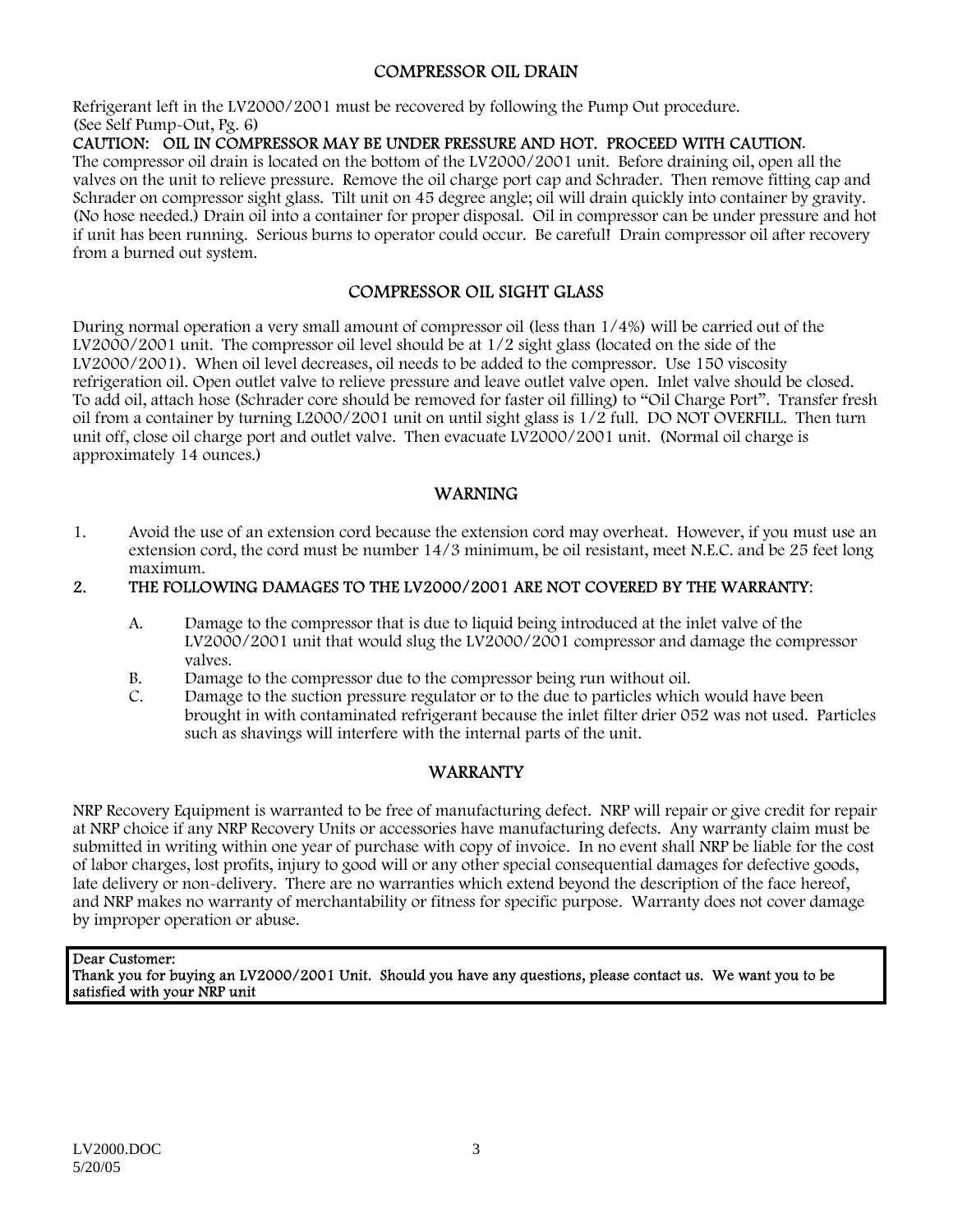#### DIAGRAM (1): Liquid Recovery-External Push/Pull Method

NOTE: Do Not connect liquid line to recovery unit. Compressor would be damaged. Always use a U.L. listed filter drier with a maximum design pressure of 500 PSI.



The recovery unit pumps refrigerant vapor from the top of the cylinder to the disabled unit. This maintains a lower pressure in the cylinder than in the disabled unit which pulls refrigerant to the cylinder. Liquid refrigerant is transferred directly from the disabled unit to the bottom of the recovery cylinder.

- 1. Connect the disabled unit to the cylinder and recovery unit as shown in Diagram (1). Use 1/4" hose less than 5 feet long. Connect a sight glass onto the liquid port of the recovery cylinder as shown. Connect the yellow electric cord on the LV2001 to the float switch on the recovery cylinder. Cylinder must be standing upright.
- 2. Open both valves on cylinder and both valves on recovery unit.
- 3. Pump out switch should be in the recovery position.
- 4. Turn on the recovery unit. (The yellow electrical cord on the LV2001 must be connected to the NC50U in order to run the unit.)
- 5. Refrigerant liquid should be visible in sight glass.
- 6. When liquid transfer is completed or cylinder is 80% full, shut off valves on cylinder and recovery unit immediately. The LV2001 will stop automatically when the NC50U cylinder is 80% full. The tank full light will also come on.
- 7. Turn off the recovery unit.

#### Note:

- In some cases it may not be possible to recover the refrigerant in liquid form. There may not be much liquid refrigerant or it has migrated to another part of the system. In such cases the refrigerant must be recovered in vapor form.
- The Push/Pull method is recommended only for systems with service valves, having an access port, that can be front seated. (Isolating the high side from the low side on the disabled unit is recommended when using the Push /Pull method)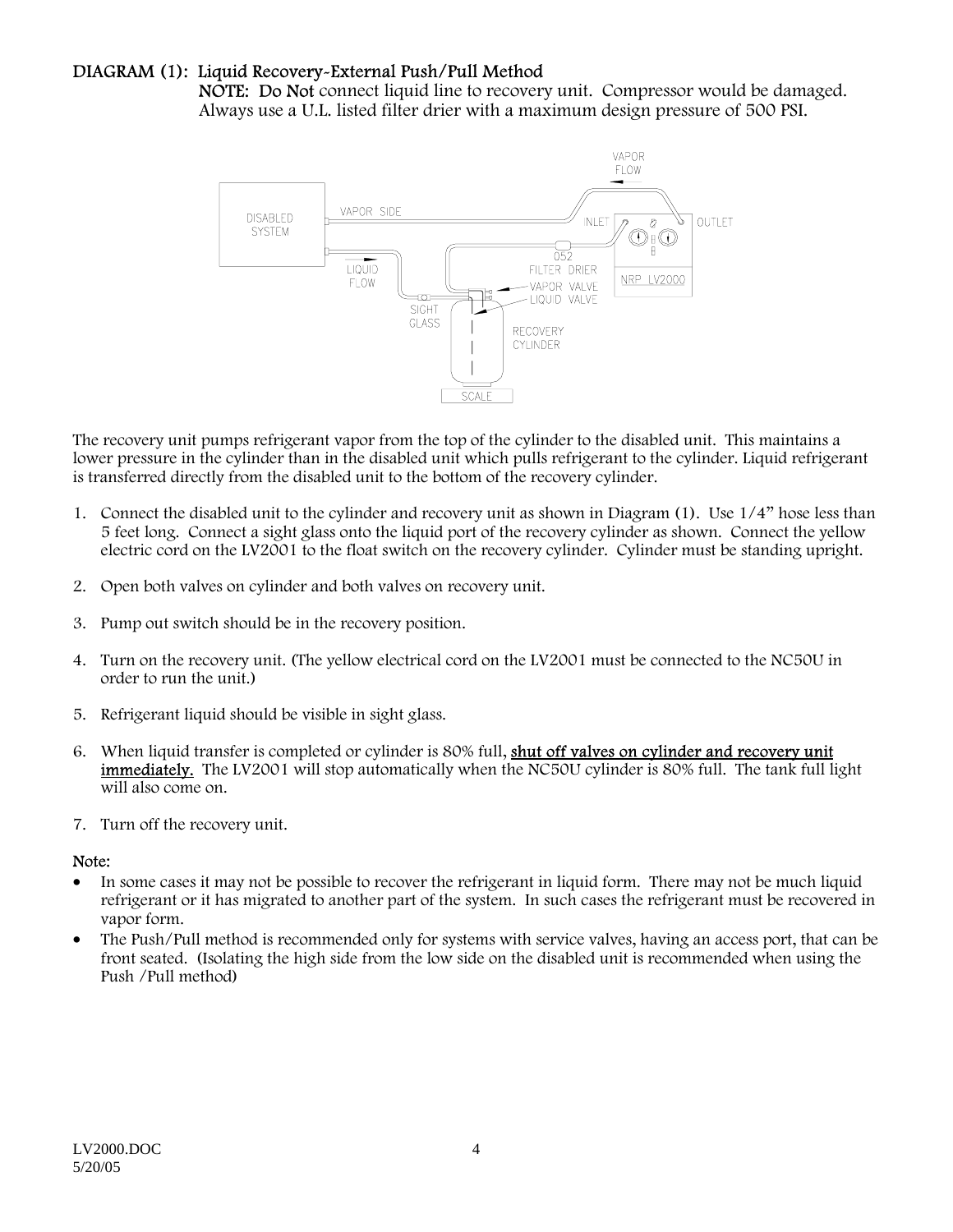

Once liquid has been removed as shown in Diagram (1), remaining vapor can be extracted with recovery unit as shown in Diagram (2). Vapor is transferred at a rate of approximately 1/2 pound per minute depending on suction pressure.

- 1. Connect disabled unit to cylinder and to recovery unit as shown in Diagram (2). Use a 1/4" hose less than five feet long. (Discharge and suction valves at disabled compressor can be manifolded for faster recovery.) Connect yellow electrical cord to float switch on cylinder (LV2001). Cylinder must be standing upright.
- 2. Open vapor valve on cylinder (liquid valve on cylinder is shut). Open both valves on recovery unit.
- 3. Turn on recovery unit (pump out switch must be in recovery position). Note: The yellow cord on the LV2001 must be connected to the NC50U cylinder in order to run the unit.
- 4. When the pressure on the inlet gauge reaches 10" Hg vacuum, vapor recovery is complete. Turn LV2000/2001 unit off and wait two minutes. If pressure rises, turn recovery unit on until inlet pressure is down to 10" Hg vacuum.
- 5. When vapor transfer is complete, or cylinder is 80% full, shut valves off on cylinder and recovery unit.
- 6. Pump out recovery unit at the end of each transfer operation per instructions. (See page 6)
- 7. Turn off the recovery unit.

#### Note:

- This recovery unit can recover refrigerant vapor to 20" Hg of vacuum if required. This is accomplished by connecting an evacuated cylinder to the discharge side of the unit after the above instructions have been followed.
- The recovery flow rate is slower at inlet pressures below 0 PSIG.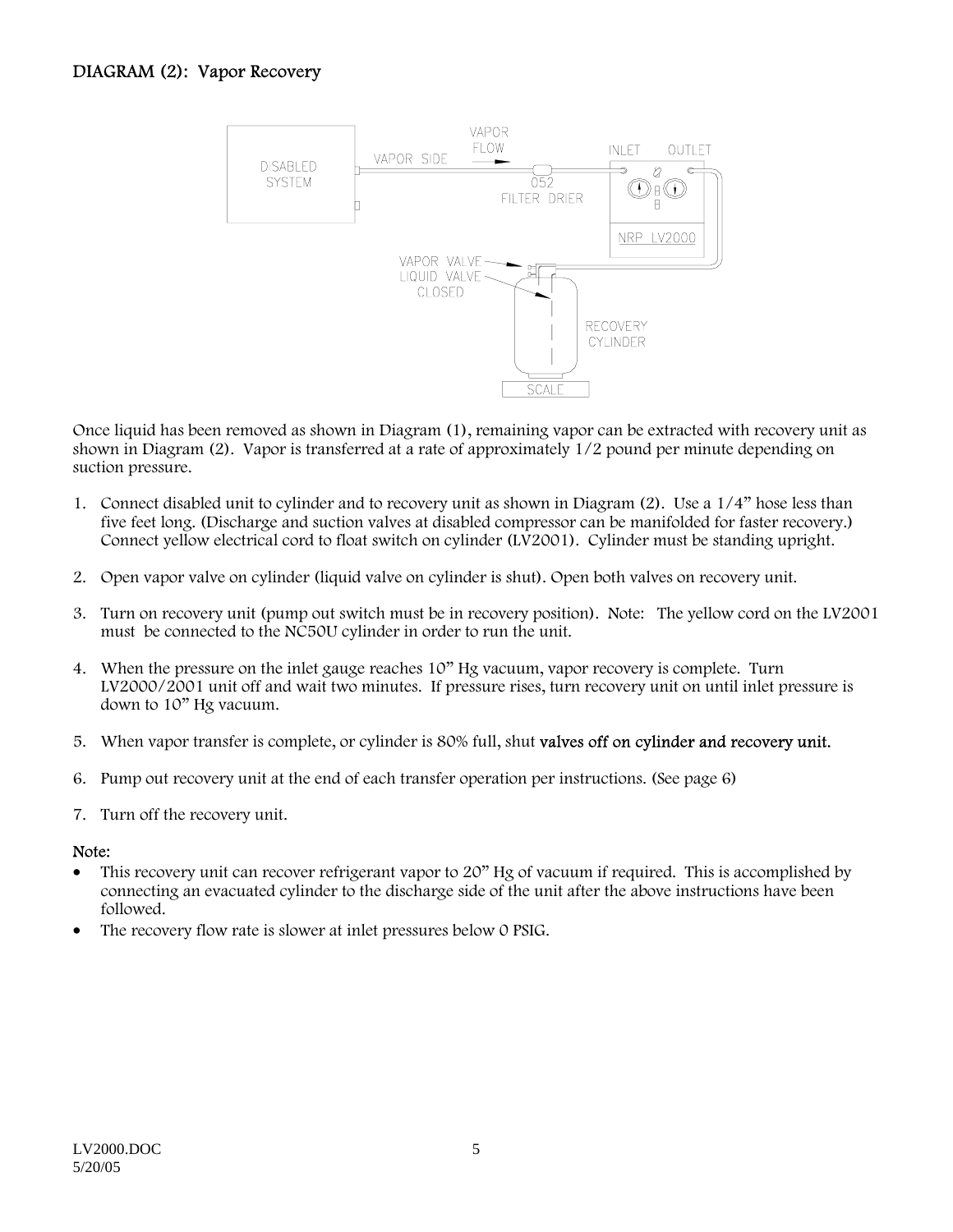## SELF PUMP-OUT RECOVERY UNIT

To meet EPA venting requirements and to avoid mixing refrigerant, it is important that before recovering a different refrigerant, the remaining refrigerant left in the LV2000/2001 recovery unit be pumped out into a recovery cylinder.

The LV2000/2001 has a self pump-out system (patented) which is very easy to use.

- 1. To pump out the LV2000/2001 unit, first close the inlet valve on LV2000/2001.
- 2. Open outlet valve on LV2000/2001 and recovery cylinder valve.
- 3. Turn pump out switch to pump out position.
- 4. Turn LV2000/2001 power on.
- 5. When inlet pressure gauge on LV2000/2001 drops to 4" Hg vacuum, self pump out is complete.
- 6. When self pump out is complete, shut cylinder valve and outlet valve.
- 7. After completing self pump out, turn pump out switch to recovery position and power switches off.
- 8. A total evacuation of the unit can only be obtained by using a vacuum pump.
- 9. To facilitate the pump out cycle during high ambient condition when handling R22 or R502 it might be necessary to pump out the refrigerant into an empty cylinder or a cylinder which is less than half full. This will prevent the LV2000/2001 from going off on high-pressure cut out.

#### PROCEDURE AFTER TRANSFERRING REFRIGERANT FROM A "BURN OUT"

- 1. Drain LV2000/2001 compressor oil and replace with approximately 14 ounces of fresh refrigeration oil. Less than 14 ounces of oil will drain out because oil is carried out during recovery.
- 2. Replace filter drier in suction line.
- 3. Evacuate LV2000/2001 recovery unit and hoses.

#### PROCEDURE TO FOLLOW BEFORE TRANSFERRING A DIFFERENT REFRIGERANT

To avoid mixing different refrigerants in a recovery cylinder, always pump out the recovery unit at the end of each transfer operation. This pump-out operation will remove the refrigerant from the condenser and internal piping of the recovery unit.

Replace filter drier in suction line before recovering a different refrigerant.

Evacuate the recovery unit with a vacuum pump for 15 minutes or 1000 microns. This evacuation will remove any refrigerant trace left in the recovery unit's internal piping.

Mark refrigerant type on each recovery cylinder at time of recovery.

Remember that mixed refrigerant cannot be separated and that it is expensive to dispose of mixtures.